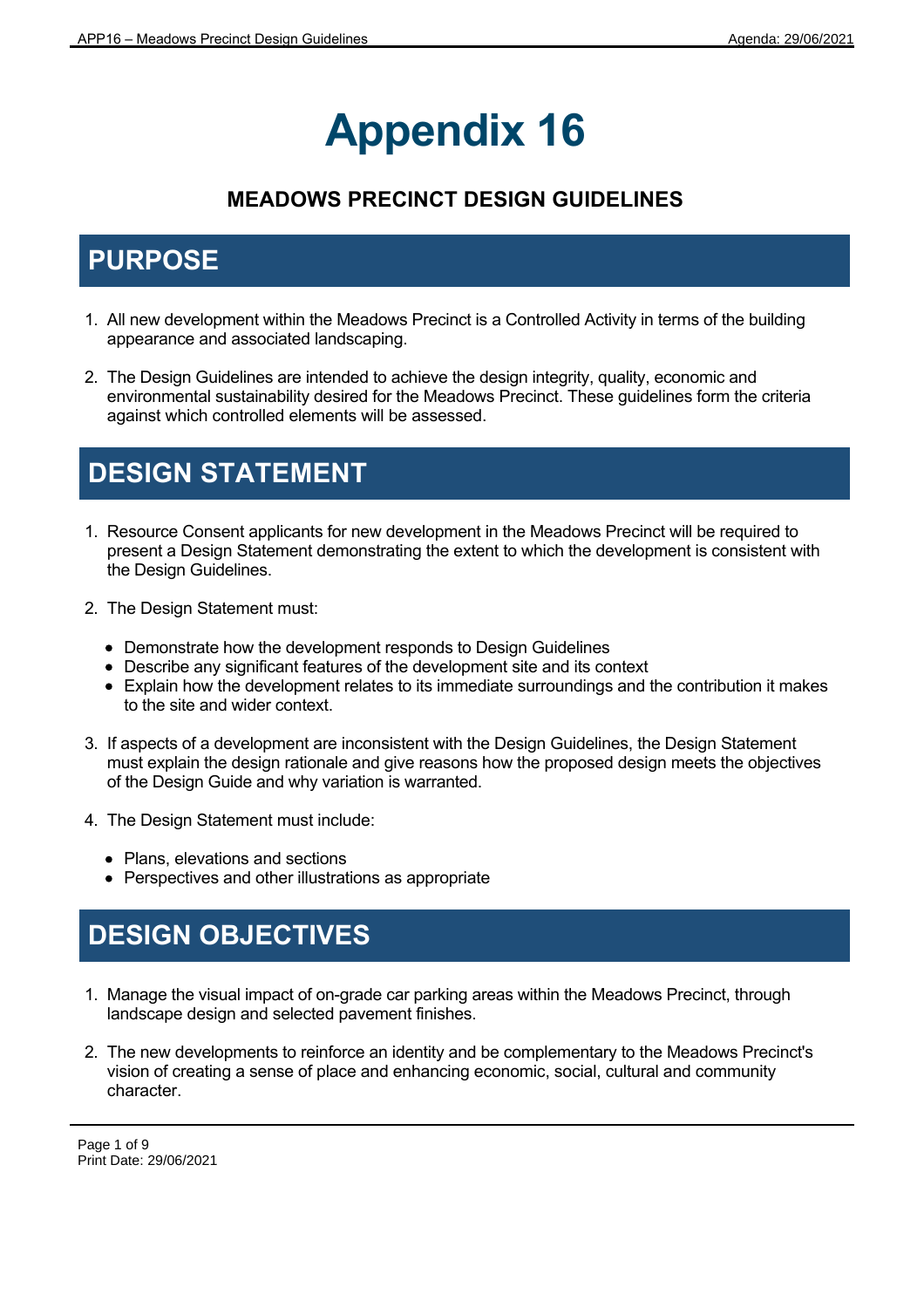- 3. All buildings are to have an overall design cohesiveness in relation to building bulk, mass, height and architectural form, whilst still maintaining an individual presence.
- 4. Incorporate and provide public access into the site through open recreational spaces, cycle and pedestrian walk ways and through site links where appropriate.
- 5. Successful implementation of Crime Prevention through Environmental Design principles (CPTED).

### **BUILDING LOCATION + HEIGHT**

- 1. All new buildings fronting Mazengarb Road and the Western Link Road Designation shall be generally aligned to the site boundary.
- 2. For commercial buildings located close to storm water retention ponds and/or are in close proximity to residential property, facades are to include building detail, to diminish building bulk and solid expansiveness.
- 3. The maximum building heights in the Meadows Precinct include the following:
	- Commercial/ Retail Buildings facing the Western Link Road designation 2 storeys 8m max height.
	- Commercial I Retail Buildings facing Mazengarb Road 1 storey 8m max height (recommended 6m) but no more than 50% of the building may exceed 6m in height.
	- Commercial I Retail Buildings central I within the Meadows Precinct 1 storey 8m max height.
	- Auditorium up to 1,500 fixed seating located adjacent to the existing Meadow's Church building 12m max height
	- Residential developments 8m max height

### **EXTERNAL DESIGN AND APPEARANCE**

#### **Building Aesthetics**

- 1. Building facades facing Mazengarb Road shall encourage a pedestrianised active edge through building transparency, building openings and architectural forms, materials and details.
- 2. Architectural detailing, materials, forms and openings to building facades facing Realm Drive shall be considerate to the low level residential character on Realm Drive.
- 3. Buildings that follow identifiable architectural typologies (i.e. Mediterranean, Colonial etc) will not be acceptable. Exposed tile roofs are not acceptable.
- 4. All commercial buildings shall be of a contemporary modern design using high performance materials. Tenant's branding to be integral with the building design to ensure the building has a sense of Identity and compliance with the Design Guidelines relating to signage.
- 5. Main entrances to commercial buildings must express a business-like identity in the form of a canopy, recess, overhang or other architectural features.
- 6. Where possible, plumbing and drainage services are not to be exposed to the outside of the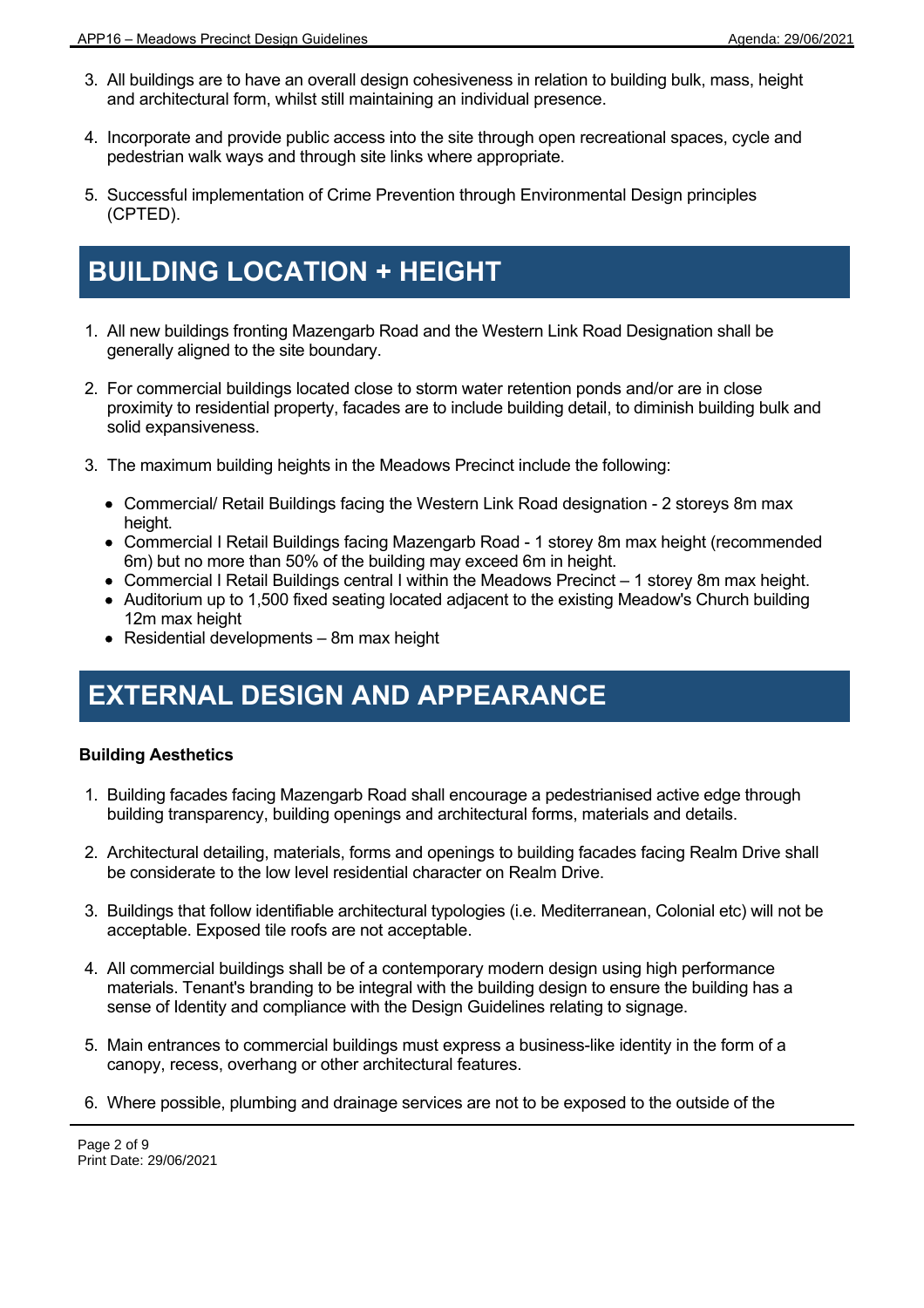building. Down pipes must be concealed from the street, unless specifically incorporated into the building's overall design.

- 7. Expansive areas of large blank walls, such as exposed concrete tilt-slab and pre-cast panels facing Mazengarb Road, Realm Drive, the Western Link Road Designation, visually prominent areas and pedestrianised streets within the precinct, shall be managed in such a way to minimise impact and to complement the overall building design.
- 8. All retail buildings:
	- Architectural style of clean lines and simplicity.
	- Ground floor facades and shop fronts shall establish an open relationship with the perimeter and internal streets and encourage pedestrian activity.
	- Ground level floor to ceiling height shall be a minimum of 3.5m.
	- Pop-out shop fronts will not be permitted.
	- The total gross floor area of retail activities shall be restricted to 1,400m<sup>2</sup> and any single retail activity may not exceed 200m 2
	- Certain retail activities such as large format retail outlets, supermarkets, furniture and liquor stores are not permitted.

#### **Building Bulk and Scale**

- 1. With exclusion of the Auditorium and Building 5 illustrated in the Structure Plan (which maybe "stand alone" buildings) all other buildings are to have an overall design cohesiveness in relation to building bulk, mass and architectural form.
- 2. Facades to all individual buildings facing Mazengarb Road must be designed to diminish bulk and avoid long expansive solid facades by including design features such as building openings, setbacks, facade transparency and specific materials and details.
- 3. Large building bulk shall be broken down into smaller elements to reflect the surrounding scale, whilst still maintaining a coherent collective building image and an individual appearance.
- 4. All buildings within the Meadows Precinct located within 2m of the front boundary will have a minimum of 75% of the facade fronting the road to be clear glass.

#### **Verandahs**

1. For all buildings that are within 3m of Mazengarb Road, verandahs will be incorporated and integrated into the building design in accordance with the rules and standards in the District Plan.

#### **Materials and Colours**

- 1. The following materials are generally acceptable:
	- Glass
	- Brushed aluminium, stainless steel or similar materials are encouraged and grade type determined by its coastal proximity
	- Composite aluminium cladding
	- Block work
	- Ceramic or porcelain tile
	- Solid plaster work
	- Stone

Page 3 of 9 Print Date: 29/06/2021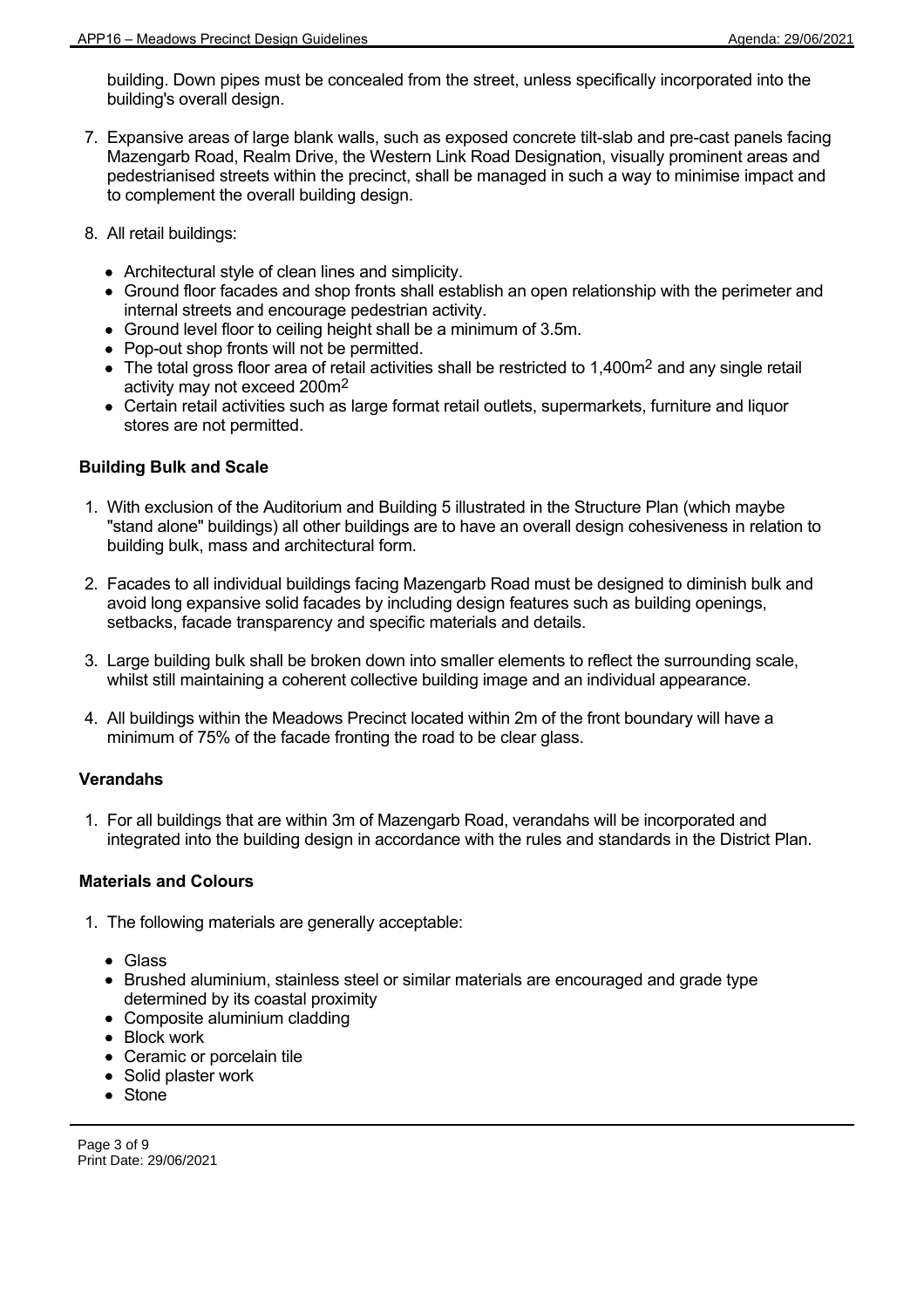- Decorative finishes and solar control elements such as louvres etc
- Concrete panel and fibre cement board cladding with careful attention to detailing and weatherproofing.
- 2. All buildings shall be only high quality durable materials. Exposed, unfinished edges must not be visible.
- 3. The colour of the bulk of the building facades and roof shall be relatively neutral in colour. Bold colours must be limited to selected minor elements that are consistent with the overall building design.
- 4. Roof cladding to be long run or membrane roofing.
- 5. Permeable paving where appropriate

#### **Visibility**

- 1. Building developments along Mazengarb Road and the Western Link Road Designation shall consider its visual impact in enhancing the public character.
- 2. All roof top mechanical plant, services and communications equipment shall be within the roof envelope, screened or behind parapet walls
- 3. All ancillary structures at the front of buildings, such as electrical transformers, substations, plant rooms, service areas and collection areas, shall be considered an integral part of the building design or well screened from street view.

#### **Signage**

- 1. Signage for individual corporate branding on buildings shall be limited to signs on portions of the street facade and not the whole building. The signage must enhance and compliment the building design and must not dominate the parapet or facade and must not project above facades, roof lines and parapets of buildings.
- 2. Signs shall not be painted directly onto screen walls, building facades, roofs, doors or windows, other than safety signage. Signage illumination must be wall mounted light fittings and/or ground mounted up-lights.
- 3. Shop front signage on main pedestrianised streets shall be within the length and height of the shopfront opening and be generally illuminated.
- 4. Principal signage per building will have a maximum area of 2.4m<sup>2</sup>. Secondary signage for retail shops and commercial offices will have a maximum area of 1.2m<sup>2</sup>. All signage sizes must be in accordance to Kapiti District Council's District Plan *L.1 Sign Standards for All Zones.*
- 5. The following signage features and finishes will not be accepted:
	- Flashing or revolving signage
	- Neon, fluorescent or iridescent paint Internally lit signs (light box type)
	- Free-standing sandwich boards, ladder signs, banners and other similar signs and structures with an exception to temporary real estate signs of up to 1.0m<sup>2</sup> in area.
	- Any structure, vehicle, trailer, or container with signage or graphics parked or located as signage purposes.
	- Advertising signage In buffer precincts and storm water retention areas.

Page 4 of 9 Print Date: 29/06/2021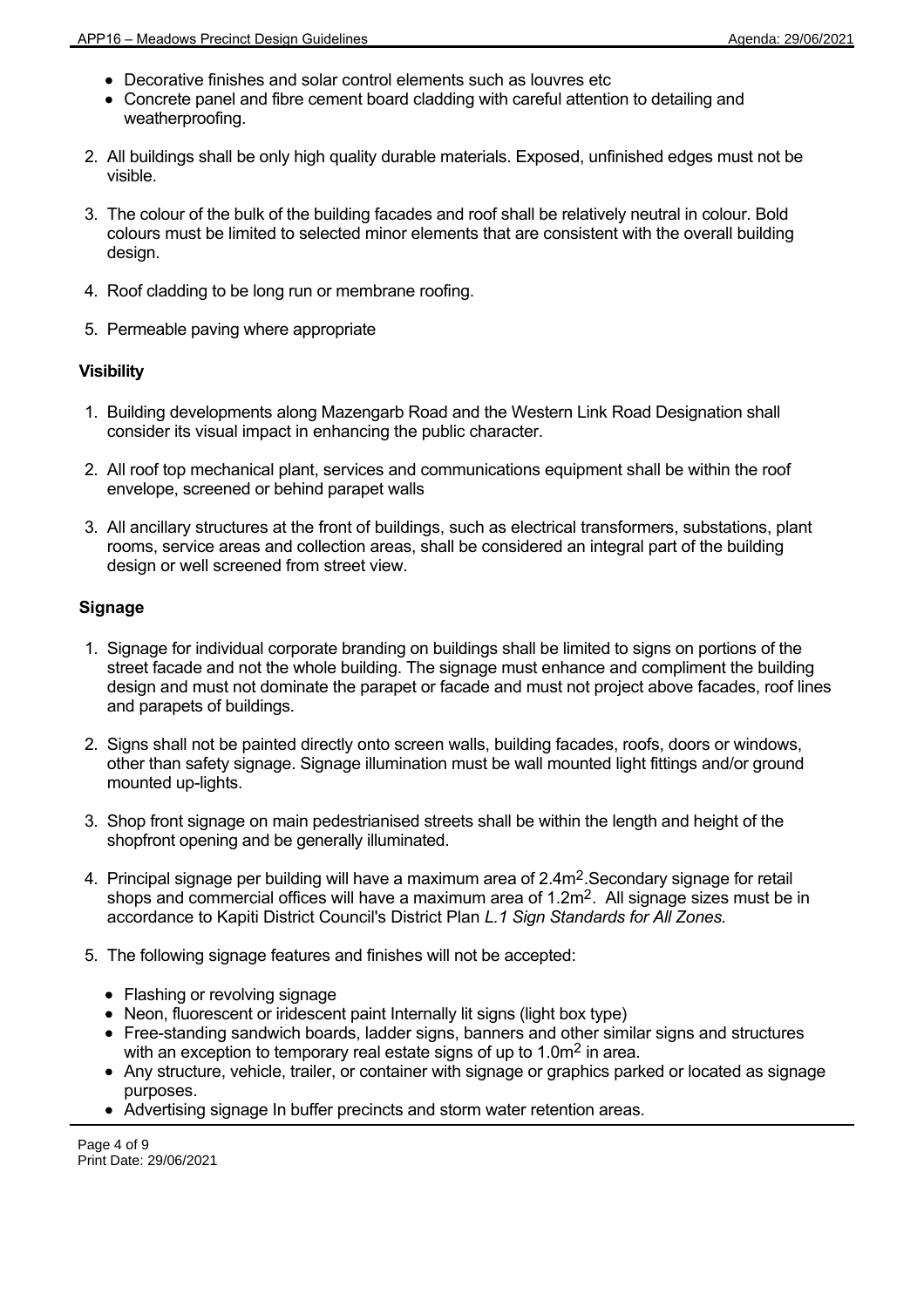#### **Lighting**

- 1. At night all roads will be lit with general street lighting and lighting for building facades. Security lighting shall also be provided In car parks and service areas. Innovative lighting of building facades, existing specimen tree and landscape elements are encouraged.
- 2. Lighting provisions from buildings and ground lights are required to footpaths.
- 3. All light fittings shall consider minimising glare and light pollution to adjoining properties, buildings and streets
- 4. Metal halide (white) lighting is permitted. High pressure sodium (orange) or low pressure sodium (yellow) will not be permitted.
- 5. Exposed batten-type fluorescent fittings will not be permitted. If fluorescent lighting is to be used, it must be either recessed or of the track type in specific locations.
- 6. Flashing strobe lighting or exposed neon is not permitted.

### **PEDESTRIAN ACCESS**

- 1. The main pedestrian entrance to each building shall be clearly visible and lit.
- 2. Bicycle racks or enclosed bicycle parking for employees and visitors will be provided.

## **LANDSCAPE**

- 1. The frontage along Mazengarb Road shall be planted with trees at spacings no greater than 10 metre centres. Tree species shall have an ability to attain a minimum of 5 metres in height.
- 2. Planting to the frontage of Realm Drive shall attain a dense vegetative screen to a minimum height of 5m. The extent of planting shall be full length except for the vehicle entry off Realm
- 3. Drive and between Building 1 and Realm Drive.
- 4. Planting on the site southwest boundary with no. 25 Realm Drive shall be restricted to a height of 3.5 metres height to avoid shading of the dwelling.
- 5. A minimum of 4 trees shall be planted between Building 1and the Realm Drive boundary. Tree species shall have *an* ability to attain a minimum height of 5 metres.
- 6. The following planting provisions shall be implemented to ensure plantings achieve rapid and sustainable establishment and growth in order to attain effective mitigation and amenity for the precinct.
	- The installation of quality imported topsoil with fertiliser additives to all planters to a minimum depth of 400mm for shrub planting and 1.0m depth for tree planting.
	- Provision for irrigating planting areas during plant establishment phase shall include watering points within the tree pits for hand watering during dry periods.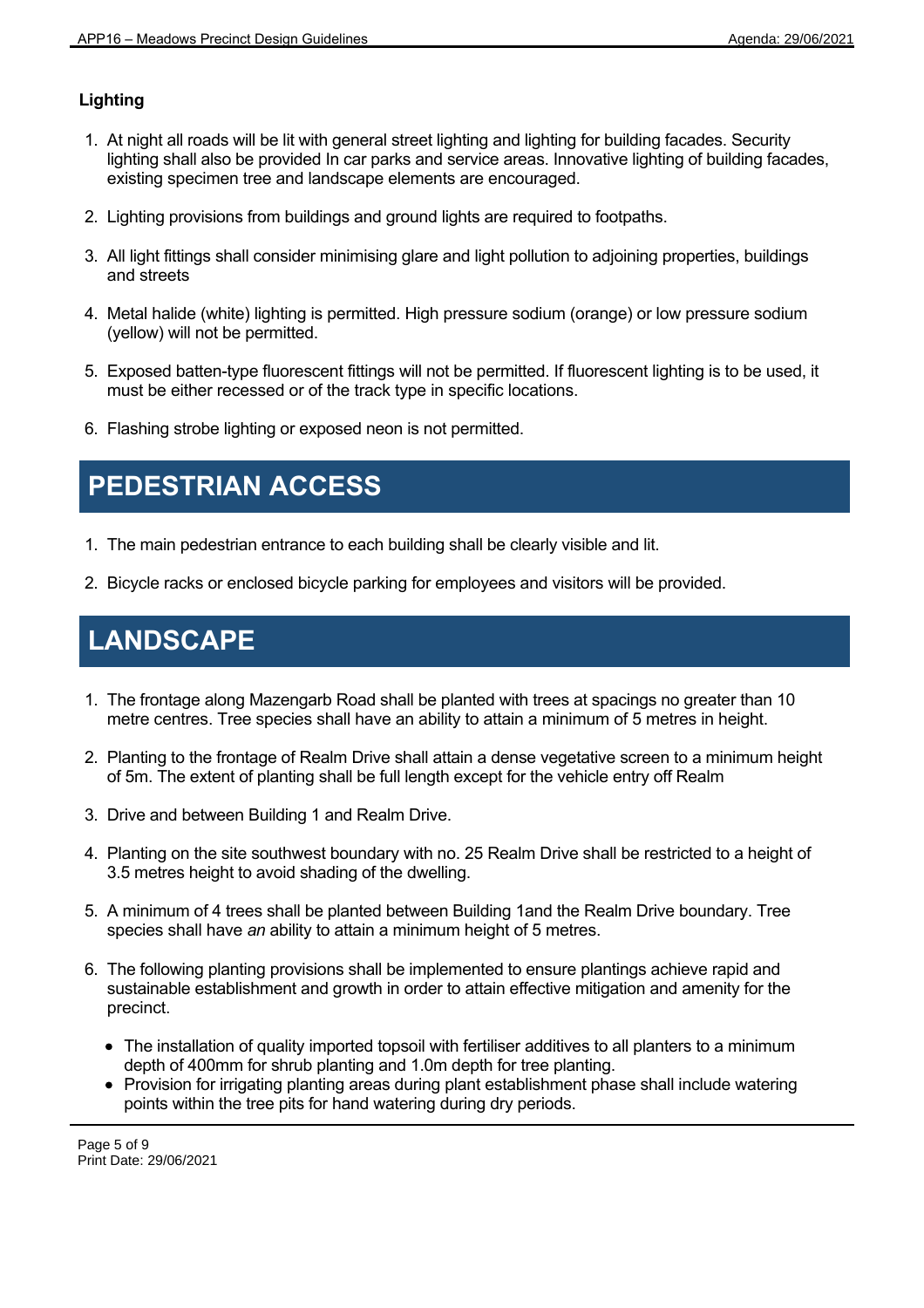- Quality commercially grown nursery plant stock shall be used. Where locally endemic species are used, plants shall be eco-sourced from the local Ecological District
- Street trees and trees within car park areas shall be advanced grown stock with a minimum height of 2.5m at Installation.
- Shrub planting shall be P85 minimum and groundcovers P83 minimum.
- Experienced and qualified horticultural trades people shall undertake Installation of planting.
- Planting shall be maintained with guarantees not less than 12 months from installation.
- Maintenance of all planted areas by qualified horticultural staff after the end of
- the contract maintenance/ defects period.
- Plants shall consist of species that are known to thrive In the local environment.
- Planting in Open Space zoned areas shall be planted in appropriate native species.
- Plants shall be eco-sourced and minimum grade PB5 for trees and shrubs and Root trainer grade for wetland species.
- Plants shall be predominantly native within the commercial area though not exclusive of appropriate exotic species that provide a visual link to the surrounding residential neighbourhood. The following plant species though not exclusive, are indicative of those to be used:

| (a) Street trees & trees within carpark |                      |                         |  |  |
|-----------------------------------------|----------------------|-------------------------|--|--|
|                                         | Metrosideros excelsa | Pohutukawa              |  |  |
|                                         | Afectryon excelsus   | Titoki                  |  |  |
|                                         | Cordyline australis  | Ti Kouka / Cabbage Tree |  |  |
|                                         | Dodonaea viscose     | Akeake                  |  |  |
|                                         | Ofearia paniculata   | Akiraho                 |  |  |

| (b) Shrubs and Groundcovers within the Commercial zone |                        |                            |  |  |
|--------------------------------------------------------|------------------------|----------------------------|--|--|
|                                                        | Myrsine australis      | Mapou                      |  |  |
|                                                        | Brachyglottis greyii   | Cook strait groundsel      |  |  |
|                                                        | Carex spp              | Sedges                     |  |  |
|                                                        | Corokiaspp             | Korokio                    |  |  |
|                                                        | Caprosma prostrata     | Coprosma                   |  |  |
|                                                        | Coprosma spp.          | Coprosma                   |  |  |
|                                                        | Carladeria fulvida     | Toi toi                    |  |  |
|                                                        | Griselinia littoralis  | NZ Broadleaf               |  |  |
|                                                        | Hebe spp.              | Hebe                       |  |  |
|                                                        | Meuhlenbeckia complexa | <b>Small-leaf Pohuehue</b> |  |  |
|                                                        | Pseudopanax spp        | <b>Five Finger</b>         |  |  |
|                                                        | Melicope temata        | Wharangi                   |  |  |

|  | (c) Trees within the landscaped area south of the Commercial zone |                         |  |
|--|-------------------------------------------------------------------|-------------------------|--|
|  | Cordyline australis                                               | Ti Kouka / Cabbage Tree |  |
|  | Kunzea ericoides                                                  | Kanuka                  |  |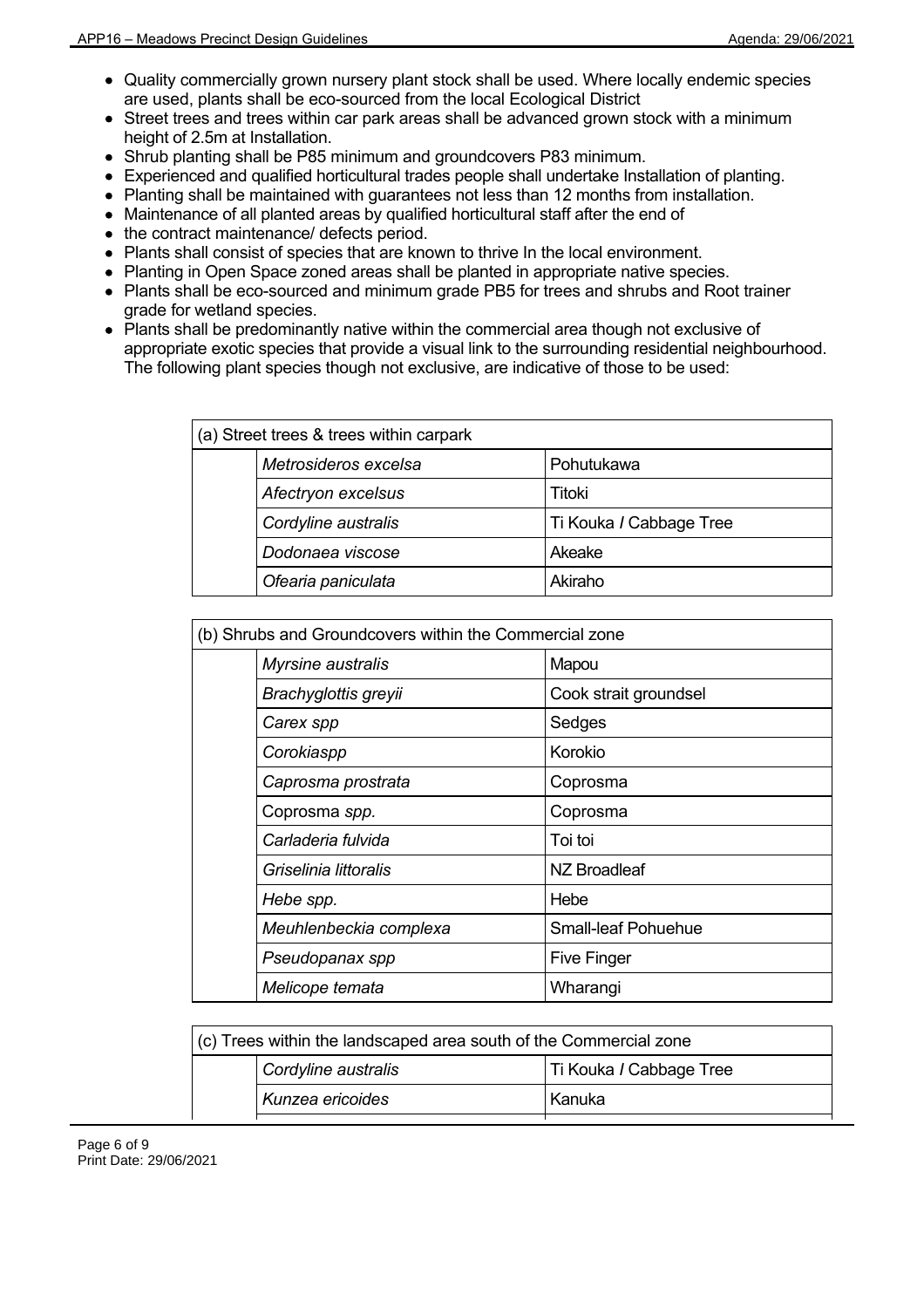| Leptospermum scoparium  | Manuka    |
|-------------------------|-----------|
| Myoporum laetum         | Ngaio     |
| Corynocarpus laevigatus | Karaka    |
| Entefea arborescens     | Whau      |
| Dacrycarpus dacrydiodes | Kahikatea |
| Pittosporum tenuifolium | Kohuhu    |
| Sophora tetraptera      | Kowhai    |

| (d) Wetland planting to pond margins |                        |            |  |  |
|--------------------------------------|------------------------|------------|--|--|
|                                      | Carex secta            | Sedge      |  |  |
|                                      | Carex virgata          | Sedge      |  |  |
|                                      | Carex geminata         | Sedge      |  |  |
|                                      | Juncus pauciflorus     | Rush       |  |  |
|                                      | Juncus effusus         | Rush       |  |  |
|                                      | Juncus gregiflorus     | Rush       |  |  |
|                                      | Schoenopleclus validus | Rush       |  |  |
|                                      | Cortaderia toetoe      | Toetoe     |  |  |
|                                      | Phormium tenax         | Swamp Flax |  |  |

- 7. Any plant materials or trees that do not survive must be replaced.
- 8. Irrigation or provision of a nearby hose connection are to be provided along building frontages.

### **VEHICLE ENTRANCES, SERVICE AREAS AND CAR PARKING**

#### **Car Parking**

- 1. On-grade car parking areas and service lanes shall be managed and concealed as much as possible from street view, reducing its Impact along Mazengarb, Realm Drive and the Western Link Road Designation.
- 2. Large expansive areas of car parking shall be broken clown by incorporating selected planting and hard landscaping. Its design will be compatible with the public landscape open spaces.
- 3. Car parking areas must be safe and convenient within an efficient internal circulation pattern and landscaping to relieve large areas of sealed parking.
- 4. Below is an artist's impression of a typical cross section through precinct: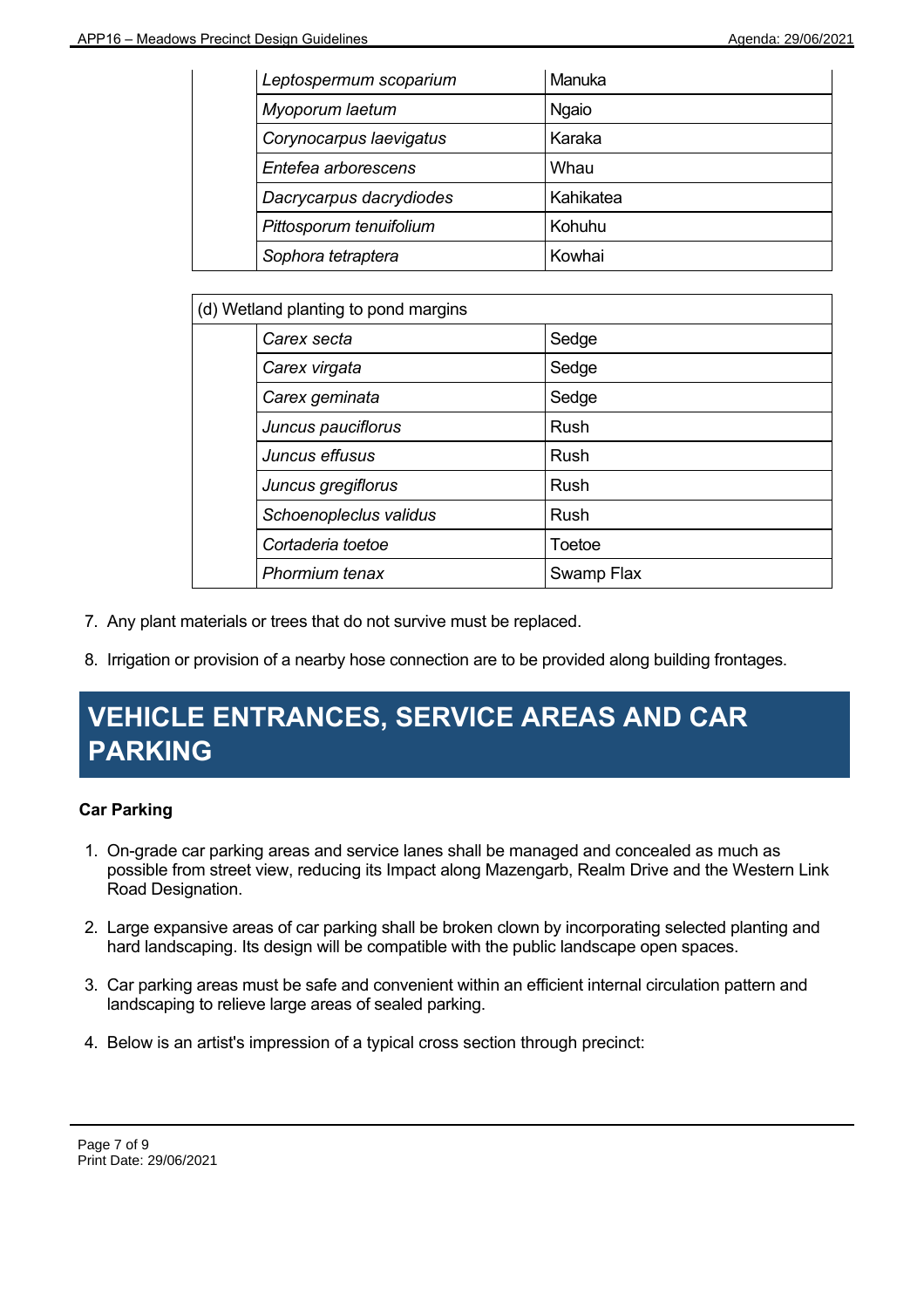

#### **Servicing**

- 1. Building's loading and unloading service, and bus drop off/pick Up zones must not dominate the public frontage of Mazengarb Road; ideally they shall be located at the side or rear of buildings.
- 2. Exterior storage and rubbish areas shall be hidden from street view and suitably screened. Rubbish collection will be managed as required.

### **ARTWORK**

1. If art work is used It shall be a component in the site layout and building design. Locating and show casing art work to prominent pedestrian areas, amenities and open public spaces within and to the perimeter of the Meadows Precinct.

### **ENVIRONMENTALLY SUSTAINABLE DEVELOPMENT (ESD)**

- 1. Building and site design shall incorporate environmentally sustainable design initiatives and these will be an accepted feature of the external design and appearance of buildings e.g. utilising roof runoff water for landscape irrigation.
- 2. Demonstrate low impact urban design methods such as permeable paving and treatment and/or reuse of greywater are incorporated.

### **CRIME PREVENTION THROUGH ENVIRONMENTAL DESIGN (CPTED)**